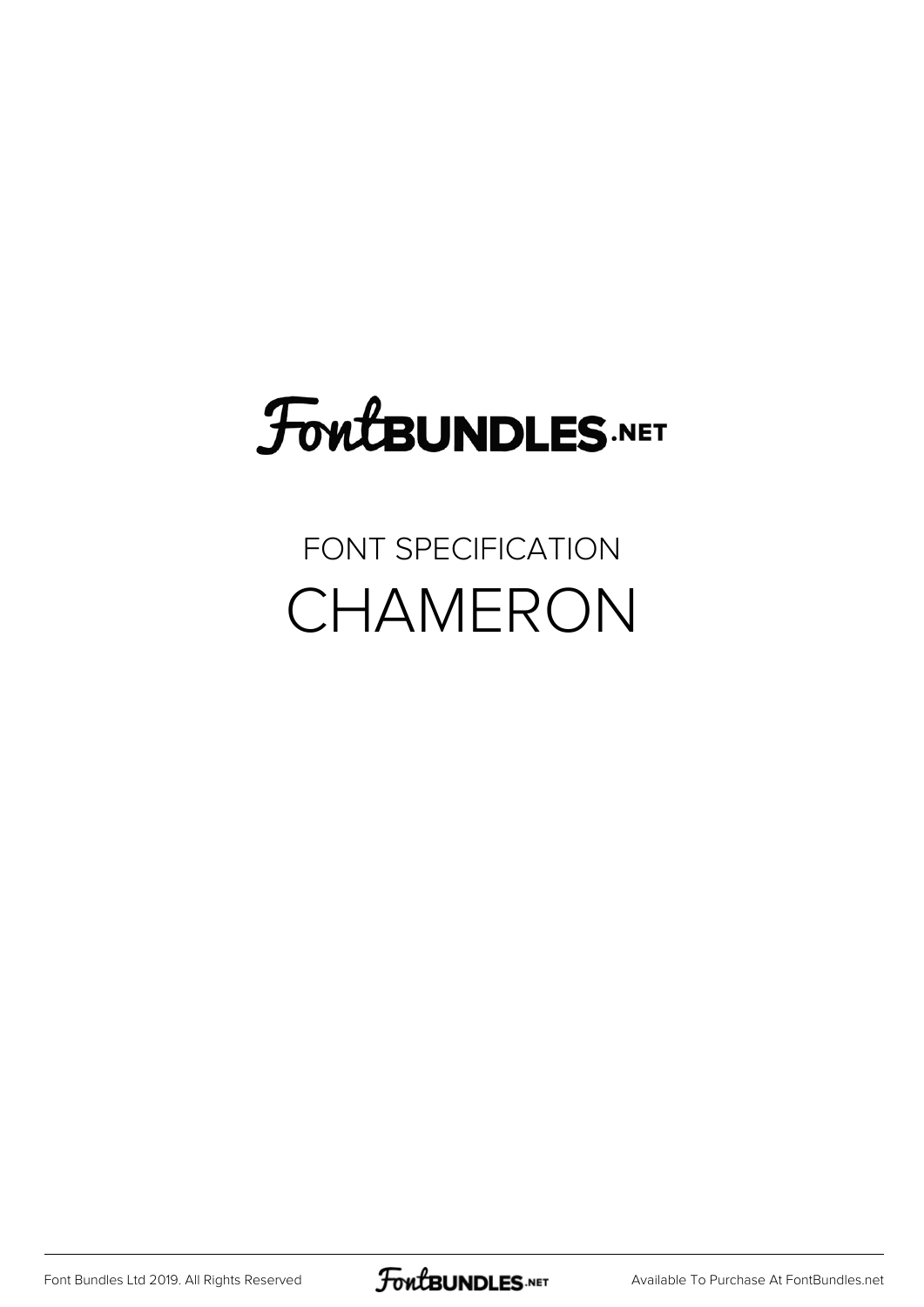#### Chameron - Regular

**Uppercase Characters** 

#### ABCDEFGHIJKLMNOPO **RSTUWW XYZ**

Lowercase Characters

### abcdetghijklmnopqrstuv wxyz

**Numbers** 

### 0123456789

**Punctuation and Symbols**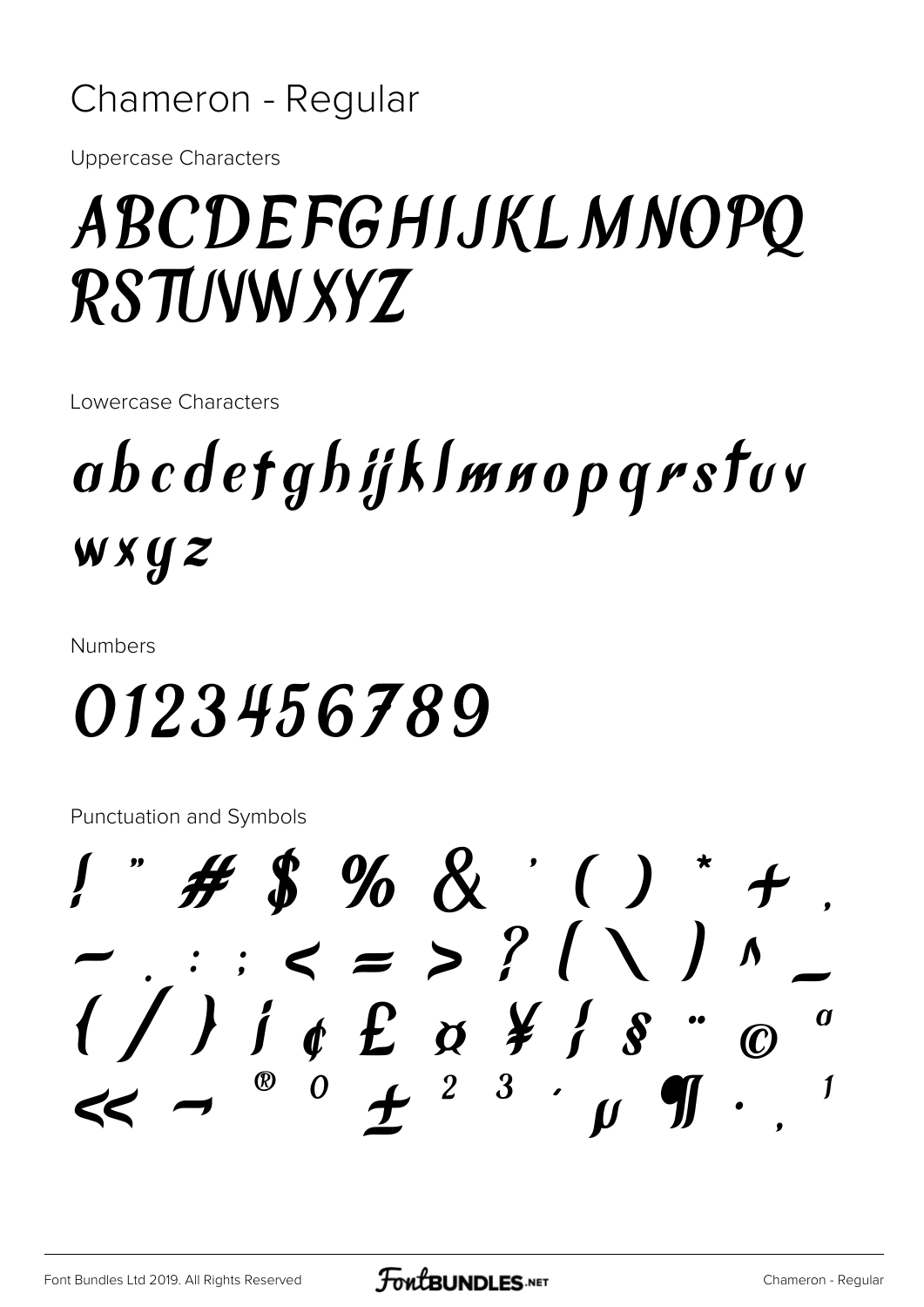## $\frac{1}{4}$   $\frac{1}{2}$   $\frac{3}{4}$ All Other Glyphs À Á Â Ã Ä Å Æ Ç È É Ê Ë Ì Í Î Ï Ð Ñ Ò Ó Ô Õ Ö × Ø Ù Ú  $\hat{U}$   $\ddot{U}$   $\acute{Y}$   $\dot{p}$   $\dot{B}$   $\dot{\alpha}$   $\dot{\alpha}$   $\dot{\alpha}$   $\ddot{\alpha}$ ä å æ ç è é ê ë ì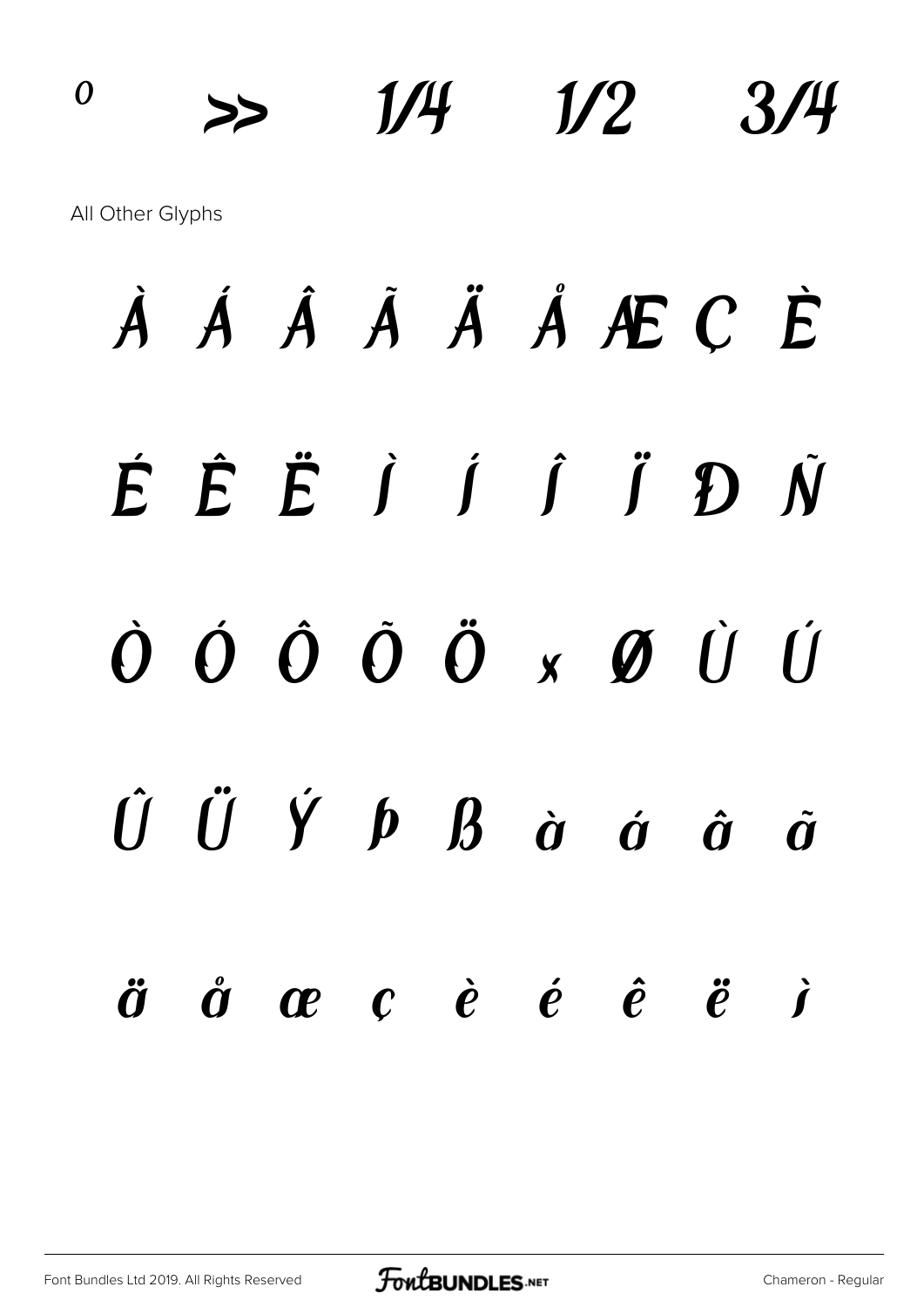